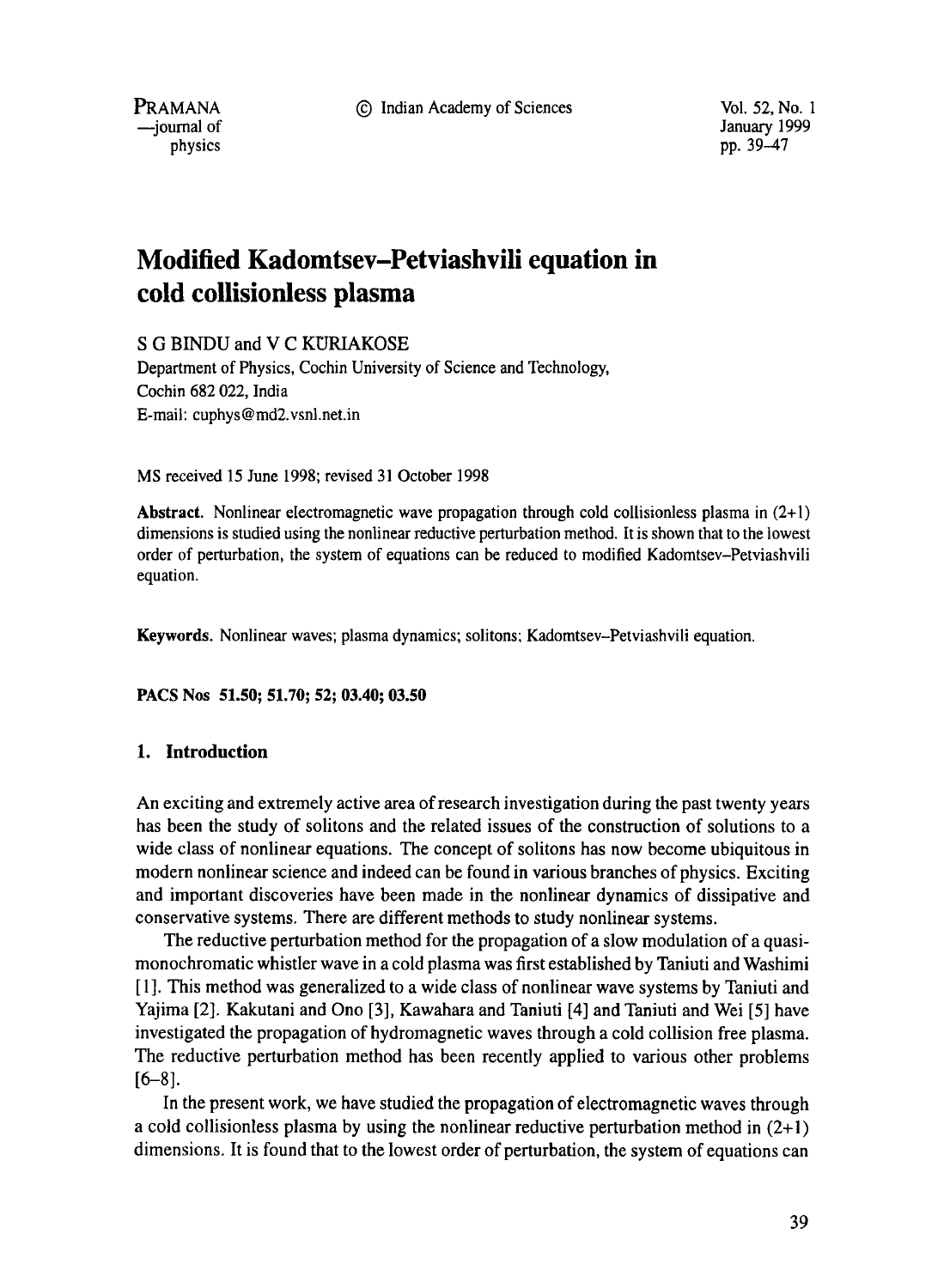be reduced to modified Kadomtsev-Petviashvilli equation (mKP) [9]. When this problem is studied in  $(1+1)$  dimensions, one can arrive at modified Korteweg-deVries (mKdV) equation [10-13].

### **2. Mathematical formulation of the problem**

When electromagnetic waves pass through a medium the system gets perturbed. Since electrons are lighter than ions, electrons respond much more rapidly to the fields and ion motion can be neglected. In the equation for momentum of a cold plasma, pressure term is absent. Basic equations relevant to the present problem are the following

$$
\frac{\partial \rho}{\partial t} + \nabla \cdot (\rho \vec{v}) = 0, \tag{1}
$$

$$
\frac{\partial \vec{v}}{\partial t} + (\vec{v} \cdot \nabla)\vec{v} = -\frac{e}{m} \left[ \vec{E} + \frac{\vec{v} \times \vec{B}}{c} \right],\tag{2}
$$

$$
\nabla \times \vec{B} = \frac{1}{c} \frac{\partial \vec{E}}{\partial t} + 4\pi \vec{j},\tag{3}
$$

$$
\nabla \times \vec{E} = -\frac{1}{c} \frac{\partial \vec{B}}{\partial t},\tag{4}
$$

$$
\nabla \cdot \vec{E} = \frac{4\pi e}{m} (\rho - \rho_0). \tag{5}
$$

For convenience we introduce a displacement vector field  $\vec{S}$  [14], which describes the direction and distance that the plasma has moved away from the equilibrium as:

$$
\vec{v} = \frac{\partial \vec{S}}{\partial t} + (\vec{v} \cdot \nabla)\vec{S}.\tag{6}
$$

Now substituting  $(6)$  in  $(2)$  and $(3)$  and simplifying we can write  $(2)$  and $(3)$  in the form of two coupled partial differential equations

$$
\frac{\partial^2 \vec{S}}{\partial t^2} + \frac{\partial}{\partial t} (\vec{v} \cdot \nabla) \vec{S} + \left[ \left[ \frac{\partial \vec{S}}{\partial t} + [(\vec{v} \cdot \nabla) \vec{S}] \cdot \nabla \right] \vec{S} \right] \vec{v}
$$

$$
= -\frac{e}{m} \left[ \vec{E} + \left( \frac{\partial}{\partial t} \vec{S} \right) \times \vec{B} + (\vec{v} \cdot \nabla) \vec{S} \times \vec{B} \right]
$$
(7)

$$
c^2 \nabla^2 \vec{E} = \frac{\partial^2 \vec{E}}{\partial t^2} + \frac{\partial^2 \vec{S}}{\partial t^2} + \frac{\partial}{\partial t} [(\vec{v} \cdot \nabla) \vec{S}]. \tag{8}
$$

The electromagnetic waves are transverse in nature. Assuming that  $\vec{B}$  is a linear function of  $\vec{S}$  so that we can write

$$
\left(\frac{\partial}{\partial t}\vec{S}\right) \times \vec{B} = \frac{1}{2}\frac{\partial}{\partial t}(\vec{S} \times \vec{B})\tag{9}
$$

$$
= \frac{1}{2} \frac{\partial \vec{S}}{\partial t} \times \vec{B} + \frac{1}{2} \frac{\partial B}{\partial t} \times \vec{S}.
$$
 (10)

**40** *Pramana - J. Phys.,* **Vol. 52, No. 1, January 1999**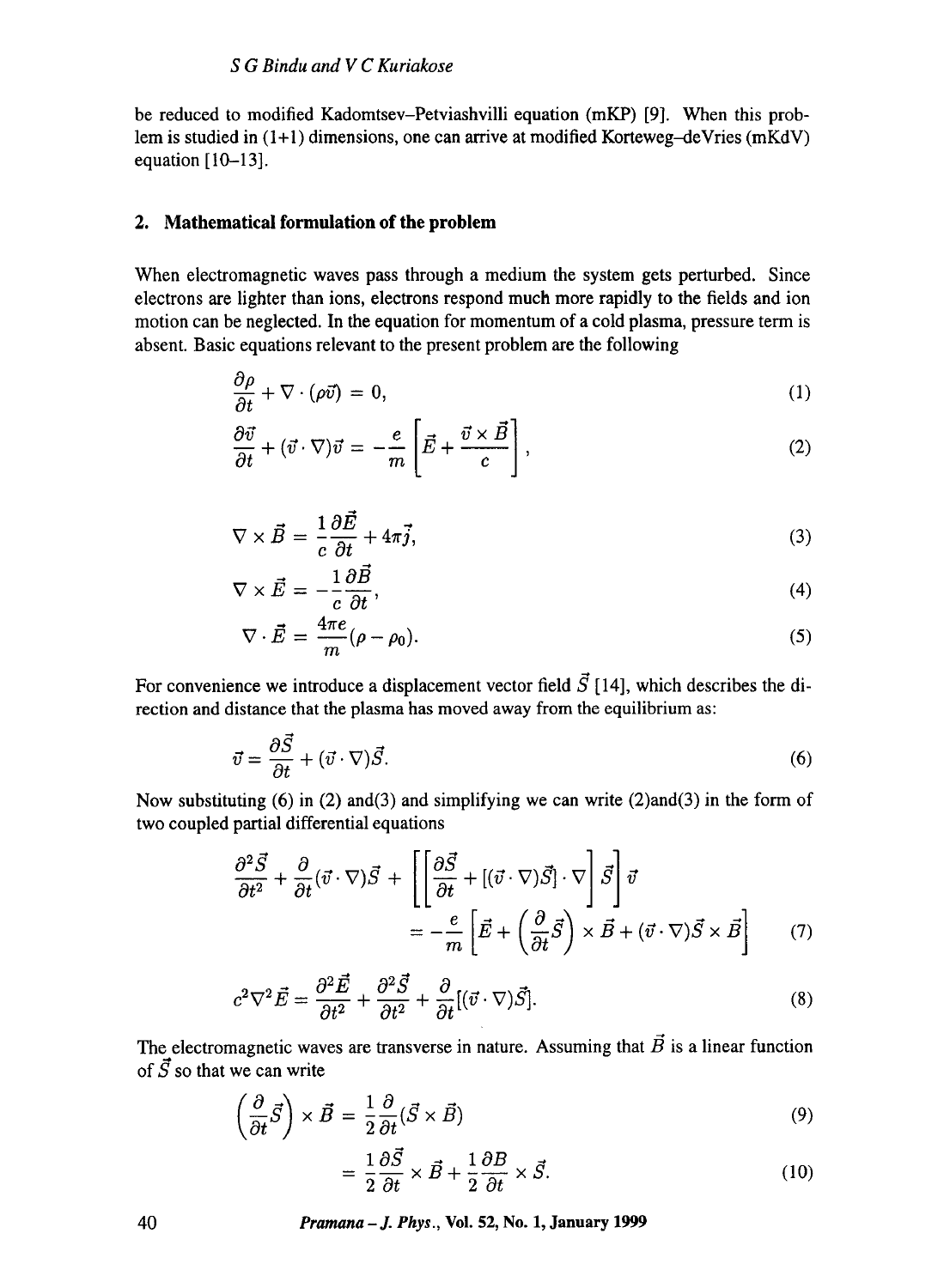Substituting (10) and (4) in (7) we can write

$$
\frac{\partial^2 \vec{S}}{\partial t^2} + \frac{\partial}{\partial t} (\vec{v} \cdot \nabla) \vec{S} + \left[ \left[ \frac{\partial \vec{S}}{\partial t} + [(\vec{v} \cdot \nabla) \vec{S}] \cdot \nabla \right] \vec{S} \right] \vec{v}
$$

$$
= -\frac{e}{m} \left[ \vec{E} + \frac{1}{2} \frac{\partial \vec{S}}{\partial t} \times \vec{B} - \frac{1}{2} \nabla \times \vec{E} \times \vec{S} + (\vec{v} \cdot \nabla) \vec{S} \times \vec{E} \right]. \quad (11)
$$

Equations (8) and (11) are a system of complicated nonlinear partial differential equations and from these equations we can study the type of fluctuations that arise when an electromagnetic wave passes through the plasma. Here we consider an equilibrium state defined by  $\rho = \rho_0$ ,  $v = 0$ ,  $E = 0$  where the electron density  $\rho$ , the electron velocity v and the ion density  $\rho_0$  are considered as constants. For convenience we put  $e = m = 1$ . Let us now consider one dimensional plane wave propagating along the  $x$ -direction. All the physical quantities are assumed to be functions of the space coordinates x and y and time t. We will now introduce the stretching variables  $\zeta$ ,  $\zeta$  and  $\tau$  as

$$
\xi = \varepsilon (x - Vt),\tag{12}
$$

$$
\zeta = \varepsilon^2 y,\tag{13}
$$

$$
\tau = \varepsilon^3 t. \tag{14}
$$

The expression for  $\zeta$  represents weak dependence of the field parameters on the coordinate  $y$ . E and S satisfy the following boundary conditions,

$$
E_x^i \to 0, \quad \text{except that} \quad E_x^0 \to E_0 \cos \phi \tag{15}
$$

$$
E_y^i \to 0, \quad \text{except that} \quad E_y^0 \to E_0 \sin \phi \tag{16}
$$

$$
E_z^i \to 0 \tag{17}
$$

$$
\text{as } \xi \to -\infty, \ i = 0, 1, 2, 3, \dots \tag{18}
$$

$$
S_x^i \to 0, \quad \text{except that} \quad S_x^0 \to S_0 \cos \phi \tag{19}
$$

$$
S_y^i \to 0, \quad \text{except that} \quad S_y^0 \to S_0 \sin \phi \tag{20}
$$

$$
S_z^i \to 0 \tag{21}
$$

$$
\text{as } \xi \to -\infty, \ i = 0, 1, 2, 3 \dots \tag{22}
$$

 $B_y = 0$  as  $\xi \to \infty$ , where  $S_0$ ,  $E_0$  and  $\phi$  are positive constants.

For an appropriate choice of the coordinate system we can write  $S_0 = (S_{0,x}, S_{0,y}, 0)$ . It may be rather difficult to solve the coupled equations with general geometrical considerations. Therefore we restrict ourselves to the case in which we are considering the parallel propagation of a wave along the magnetic field and in this case we choose  $B_z = 0$ ,  $B_x = 0$ constant. Let us seek a solution of (8) and (11) under the form of a Fourier expansion in harmonics of the fundamental  $E^n \approx \exp \, in(kx - \omega t)$ 

$$
E = \sum_{n=-\infty}^{+\infty} \vec{E}^n E^n,
$$
\n(23)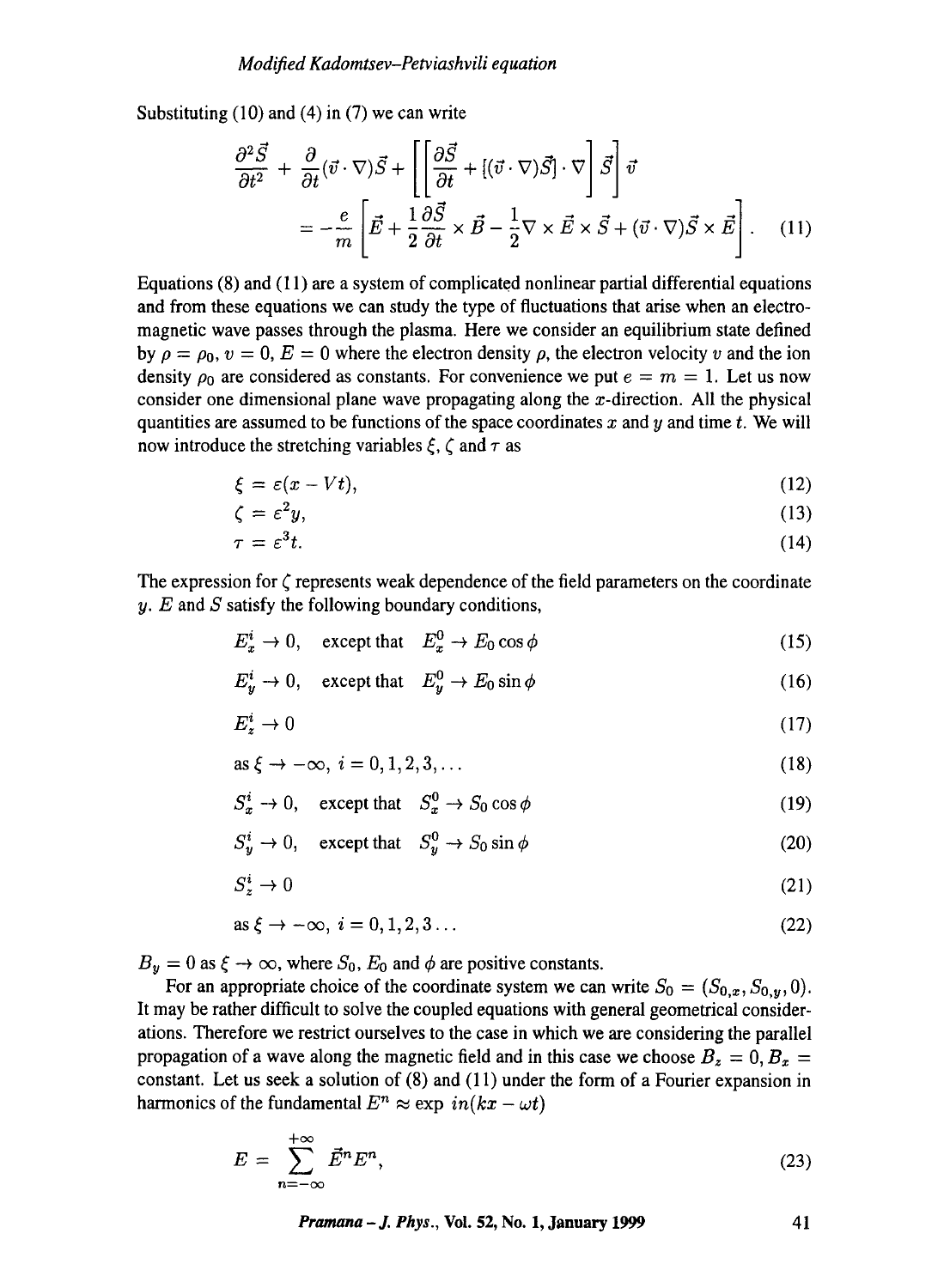*S G Bindu and V C Kuriakose* 

$$
S = \sum_{n=-\infty}^{+\infty} \vec{S}^n E^n.
$$
 (24)

Expressing the Fourier components of E and S in powers of a small parameter  $\varepsilon$ , we can write:

$$
S^{n} = \sum_{j=0}^{\infty} \varepsilon^{j} S_{J}^{n}(x, t), \quad E^{n} = \sum_{j=0}^{\infty} \varepsilon^{j} E_{j}^{n}(x, t).
$$
 (25)

Here we are considering the second order approximation of the field variables, that is, we are neglecting terms which contains  $\epsilon^3$  and higher powers of  $\epsilon$ . Applying the boundary conditions given by  $(14-22)$  and the expansions given by  $(23-24)$ ,  $(11)$  and  $(8)$  can be cast in the following forms:

$$
\left[\frac{\partial^2}{\partial t^2} - 2in\omega \frac{\partial}{\partial t} - n^2 \omega^2\right] S_0^n = \frac{\partial}{\partial t} - ink \left[\sum_{p+q=n} S^p E^q\right] \frac{1}{2} + E_0^n, \qquad (26)
$$

$$
\left[\frac{\partial^2}{\partial t^2} + 2in\omega \frac{\partial}{\partial t} - n^2 \omega^2\right] \left[E_j^n + S_j^n\right] = c^2 \left[\frac{\partial^2}{\partial x^2} + 2ink \frac{\partial}{\partial x} - n^2 k^2\right] \times E_j^n (1 - \delta_j, x). \qquad (27)
$$

Taking the leading order terms for the order  $(1, n)$  from both equations, we can write the components of  $S_{1,p}^n$  as functions of  $E_{1,p}^n$ , we find a linear homogeneous system for  $E_{1,x}^n$ ,  $E_{1,y}^n$  and  $E_{1,z}^n$ . The determinant of this system,  $\Delta(n)$  is

$$
\Delta(n) = n^2 \omega^2 \left[ -n^2 \gamma^2 \omega^4 + \beta^2 (k^2/4) S_x^2 + \gamma \beta n^2 (K^2/2) (1 + \alpha) S_y^2 + \gamma (k^2/2) n^2 \beta (1 + \alpha) S_z^2 \right],
$$
\n(28)

where

$$
\beta = (1 + \alpha \gamma),\tag{29}
$$

$$
\gamma = \left(1 - \frac{k^2}{\omega^2}\right),\tag{30}
$$

$$
\alpha = \frac{E_0}{S_0}.\tag{31}
$$

For  $n = 1, \Delta(1)$  is zero if  $\omega$  satisfies the dispersion relation

$$
-\gamma^2 \omega^4 + (\beta^2 k^2/4) S_x^2 + \gamma \beta (k^2/2)(1+\alpha) S_y^2 + \gamma \beta k^2 (1+\alpha) S_z^2 = 0, \quad (32)
$$

where  $S = (S_x, S_y, S_z)$  and  $E = (E_x, E_y, E_z)$ . Writing  $\gamma$  and  $\beta$  in terms of  $\alpha, k, \omega$ , we can obtain  $V = \sqrt{\frac{\alpha}{(1+\alpha)}}c$ . We assume that  $S_0^0 = s$  and  $E_0^0 = \alpha s$  are constants and that

$$
S_0^n = E_0^n = 0 \quad \text{for} \quad n \neq 0. \tag{33}
$$

The assumed conditions at infinity are,  $E_j^n$ ,  $S_j^n$   $\rightarrow$  0 for  $j = 0$  for all 'n' except for  $(j, |n|) = (1, 1)$ , where the limit is assumed to be a finite constant. For  $n = 1, \Delta(1) = 0$ for  $j = 1$ . Under this condition the system has a nontrivial solution. But for  $n = 2, 3, 4...$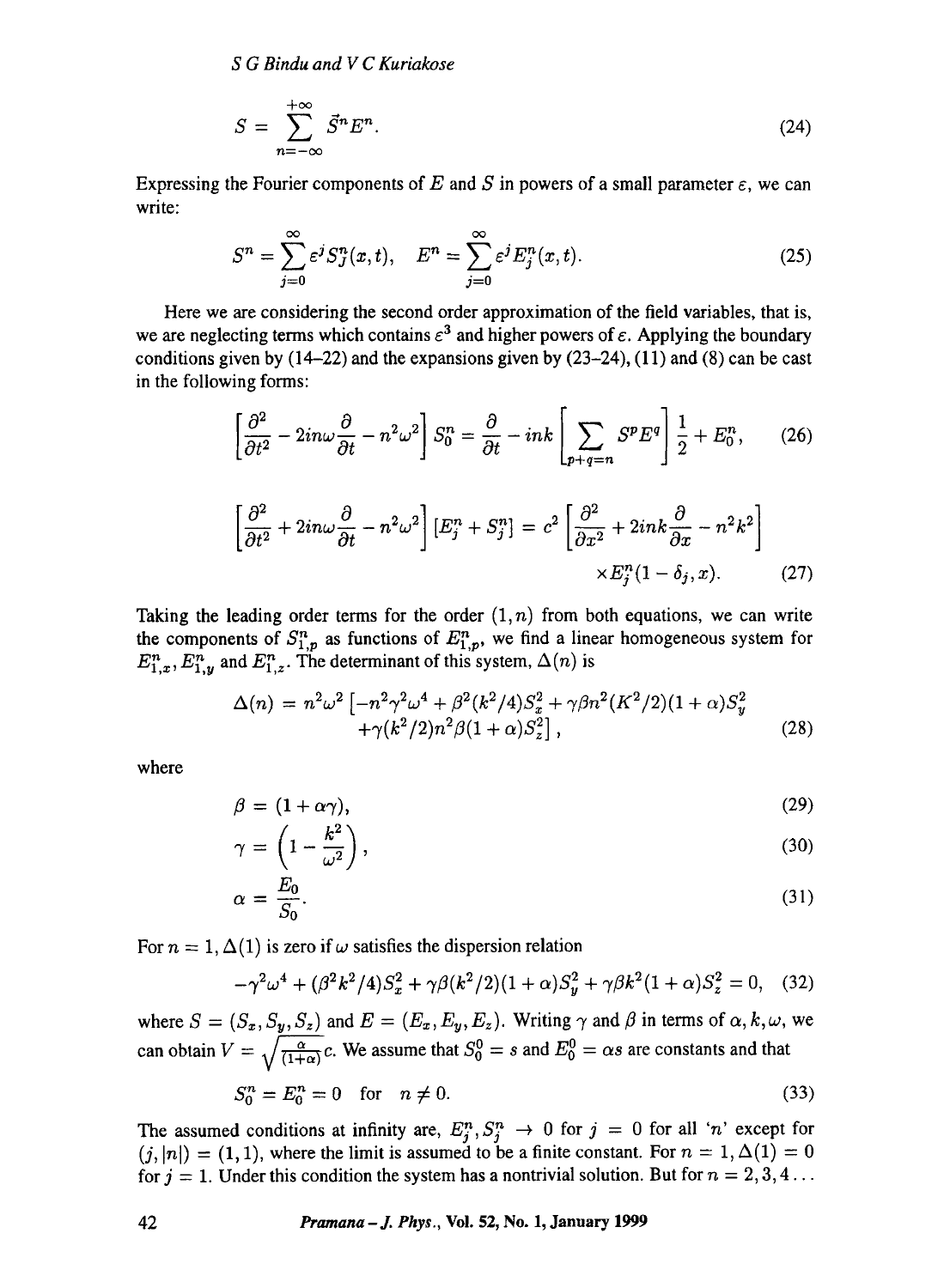$\Delta n \neq 0$ , we have the trivial solution. That is for  $j = 1$  and  $n = 1$ , we get  $E_1^n = S_1^n = 0$ . For  $n = 0, \Delta(0) = 0$ , we can choose  $E_1^0 = S_1^0 = 0$ . This completes the solution at order  $(1, n).$ 

For the next order, we can proceed in the same manner. The system will have a solution only if the determinant of the augmented matrix is zero.

Now expanding the dependent variables as,

$$
S_x = S_0 + \varepsilon^1 S_x^1 + \varepsilon^2 S_x^2 + \dots \tag{34}
$$

$$
S_y = S_y^0 + \varepsilon^1 S_y^1 + \varepsilon^2 S_y^2 + \dots \tag{35}
$$

$$
S_z = S_z^0 + \varepsilon^1 S_z^1 + \varepsilon^2 S_z^2 + \dots \tag{36}
$$

$$
E_x = E_x^0 + \varepsilon^1 E_x^1 + \varepsilon^2 E_x^2 + \dots \tag{37}
$$

$$
E_y = E_y^0 + \varepsilon^1 E_y^1 + \varepsilon^2 E_y^2 + \dots \tag{38}
$$

$$
E_z = E_z^0 + \varepsilon^1 E_z^1 + \varepsilon^2 E_z^2 + \dots \tag{39}
$$

Substituting these expansions in (8) and (11) and then collecting and solving coefficients of different orders of  $\epsilon^j$  for  $n = 1$ . We get

at order  $\varepsilon^0$ 

$$
S_v^0 E_z^0 - S_z^0 E_v^0 = 0 \tag{40}
$$

$$
S_z^0 E_x^0 - S_x^0 E_z^0 = 0 \tag{41}
$$

$$
S_x^0 E_y^0 - S_y^0 E_x^0 = 0 \tag{42}
$$

$$
\frac{\partial^2 [E_x^0 + S_x^0]}{\partial \xi^2} = 0\tag{43}
$$

$$
V^{2} \frac{\partial^{2}}{\partial \xi^{2}} (\gamma E_{y}^{0} + S_{y}^{0}) = 0, \qquad (44)
$$

at order  $\varepsilon^1$ 

$$
(1+\alpha)S_z^0 S_x^1 = 2V^2 \frac{\partial S_y^0}{\partial \xi} \tag{45}
$$

$$
(1+\alpha)S_y^0 S_x^1 = 2V^2 \frac{\partial S_z^0}{\partial \xi} \tag{46}
$$

$$
(E_x^1 + S_x^1) = 0 \tag{47}
$$

$$
(E_y^1 - \alpha S_y^1) = 0 \tag{48}
$$

$$
(E_z^1 - \alpha S_z^1) = 0,\t\t(49)
$$

at order  $\varepsilon^2$ 

$$
V^2 \frac{\partial S_x^1}{\partial \xi} = 1/2[S_y^0(E_z^2 - \alpha S_z^2) - S_z^0(E_y^2 - \alpha S_y^2)]
$$
\n(50)

$$
V^2 \frac{\partial S_y^1}{\partial \xi} = 1/2 [S_z^0 (E_x^2 - \alpha S_x^2) - S_x^0 (E_z^2 - \alpha S_z^2)] \tag{51}
$$

*Pramana - J. Phys.,* **Yol. 52, No. 1, January 1999**  43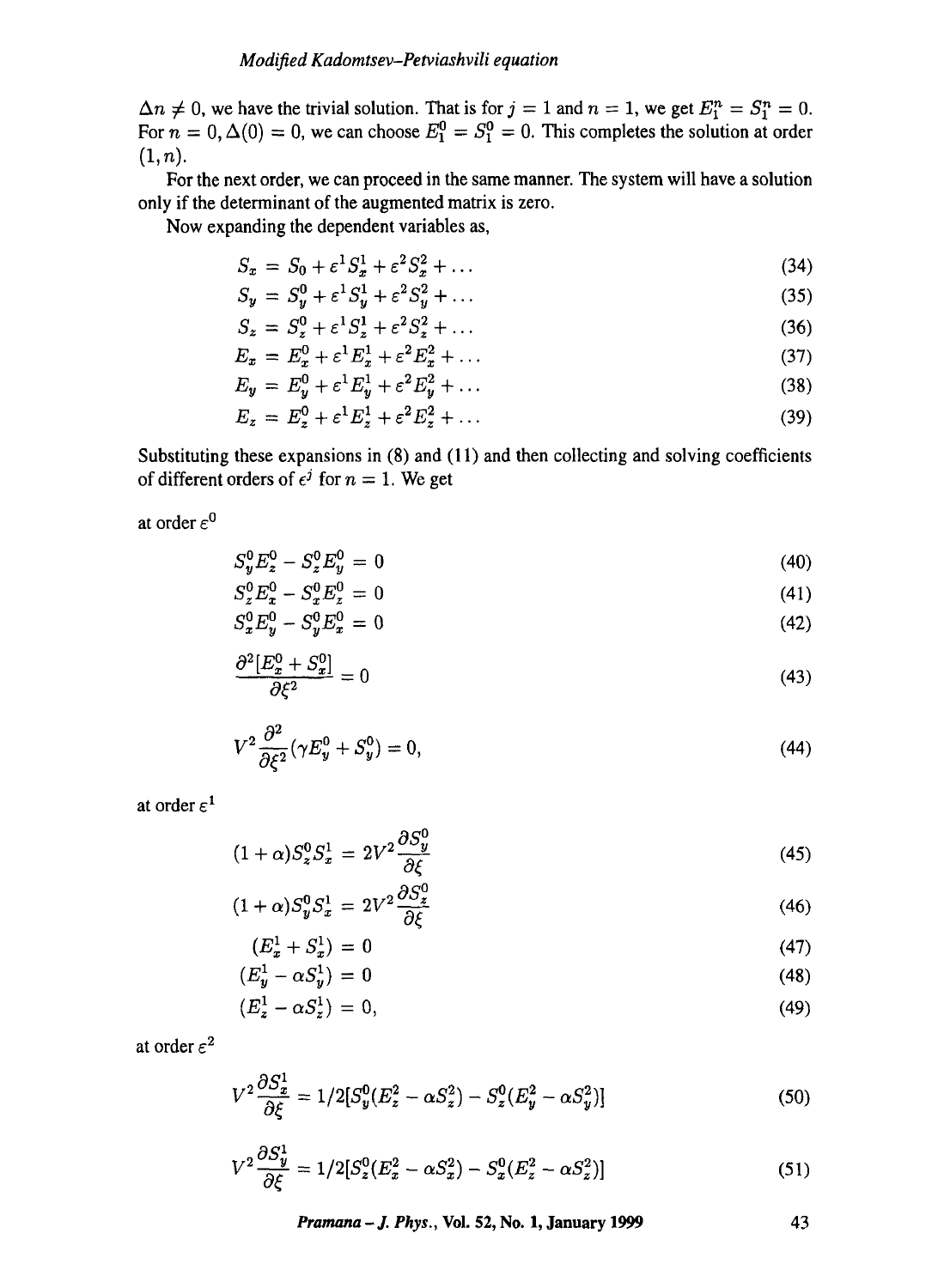*S G Bindu and V C Kuriakose* 

$$
V^2 \frac{\partial S_z^1}{\partial \xi} = 1/2 [S_x^0 (E_y^2 - \alpha S_y^2) - S_y^0 (E_x^2 - \alpha S_x^2) + (1 + \alpha) S_x^1 S_y^1]
$$
(52)

$$
(E_x^2 + S_x^2) = 0 \tag{53}
$$

$$
\frac{\partial (E_y^2 - \alpha S_y^2)}{\partial \xi} = -2V \frac{(1+\alpha)^2}{c^2} \frac{\partial S_y^0}{\partial \tau} - (1+\alpha) \frac{\partial^2 E_y^0}{\partial \zeta^2}
$$
(54)

$$
\frac{\partial (E_z^2 - \alpha S_z^2)}{\partial \xi} = -2V \frac{(1+\alpha)^2}{c^2} \frac{\partial S_z^0}{\partial \tau} - (1+\alpha) \frac{\partial^2 E_z^0}{\partial \zeta^2}.
$$
(55)

Solving for  $E_y^2$ ,  $S_y^2$  and  $E_z^2$ ,  $S_z^2$ , from (54) and (55) we can get

$$
(E_y^2 - \alpha S_y^2) = \int_{-\infty}^{\xi} -2V(1+\alpha)^2/c^2 \frac{\partial S_y^0}{\partial \tau} d\xi
$$

$$
- \int_{-\infty}^{\xi} \int_{-\infty}^{\xi} \alpha(1+\alpha) \frac{\partial^2 S_y^0}{\partial \zeta^2} (d\xi)^2
$$
(56)

$$
(E_z^2 - \alpha S_z^2) = \int_{-\infty}^{\xi} -2V(1+\alpha)^2/c^2 \frac{\partial S_z^0}{\partial \tau} d\xi
$$

$$
-\int_{-\infty}^{\xi} \int_{-\infty}^{\xi} \alpha(1+\alpha) \frac{\partial^2 S_z^0}{\partial \zeta^2} (d\xi)^2
$$
(57)

From (50) we know that

$$
2V^2 \frac{\partial S_x^1}{\partial \xi} = S_y^0 (E_z^2 - \alpha S_z^2) - S_z^0 (E_y^2 - \alpha S_y^2). \tag{58}
$$

Substituting for

$$
(E_y^2 - \alpha S_y^2) \text{ and } (E_z^2 - \alpha S_z^2) \tag{59}
$$

in (58) we get

$$
2V^{2}\frac{\partial S_{x}^{1}}{\partial \xi} = S_{y}^{0} \left[ \int_{-\infty}^{\xi} \frac{-2V(1+\alpha)^{2}}{c^{2}} \frac{\partial}{\partial \tau} S_{z}^{0} d\xi - \int_{-\infty}^{\xi} \int_{-\infty}^{\xi} \alpha (1+\alpha) \frac{\partial^{2} S_{y}^{0}}{\partial \zeta^{2}} (d\xi)^{2} \right]
$$

$$
-S_{z}^{0} \left[ \int_{-\infty}^{\xi} \frac{-2V(1+\alpha)^{2}}{c^{2}} \frac{\partial}{\partial \tau} S_{y}^{0} d\xi - \int_{-\infty}^{\xi} \int_{-\infty}^{\xi} \alpha (1+\alpha) \frac{\partial^{2} S_{y}^{0}}{\partial \zeta^{2}} (d\xi)^{2} \right].
$$
(60)

Introducing two new variables A and  $\theta$  defined by

$$
S_y^0 = A\cos\theta, \ \ S_z^0 = A\sin\theta, \ \ A = S_0\sin\phi, \ \ \theta \to 0 \text{ as } \xi \to -\infty \tag{61}
$$

and substituting (61) in (45) we have

$$
S_x^1 = \frac{2V^2}{(1+\alpha)} \frac{\partial \theta}{\partial \xi}.
$$
\n(62)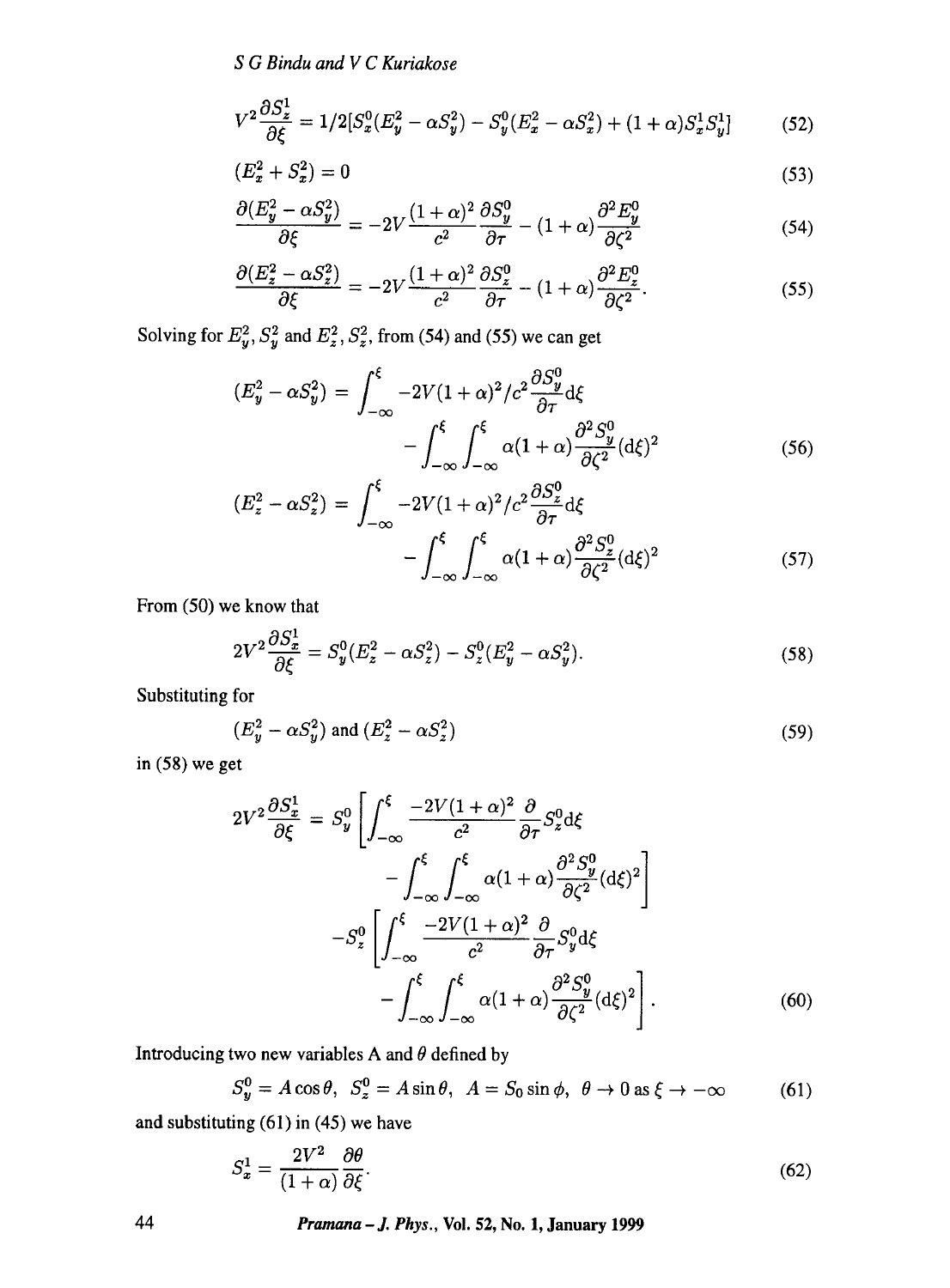Now substituting the value of  $S_x^1$  and using the new variables, (60) can be written as,

$$
-\mu \frac{\partial^2 \theta}{\partial \xi^2} = \cos \theta \frac{\partial}{\partial \tau} \int_{-\infty}^{\xi} \sin \theta d\xi + \sigma \cos \theta \frac{\partial^2}{\partial \zeta^2} \int_{-\infty}^{\xi} \int_{-\infty}^{\xi} \sin \theta (d\xi)^2
$$

$$
- \sin \theta \frac{\partial}{\partial \tau} \int_{-\infty}^{\xi} \cos \theta d\xi - \sigma \sin \theta \frac{\partial^2}{\partial \zeta^2} \int_{-\infty}^{\xi} \int_{-\infty}^{\xi} \cos \theta (d\xi)^2. (63)
$$

$$
\mu = \frac{2V^3 c^2}{(1+\alpha)^3}
$$

$$
\sigma = \frac{\alpha c^2}{2V(1+\alpha)}.
$$

Differentiating (63) with respect to  $\xi$  and simplifying we obtain,

$$
\frac{\partial \theta}{\partial \tau} + \mu \frac{\partial^3 \theta}{\partial \xi^3} + \sigma \left[ \cos \theta \frac{\partial^2}{\partial \zeta^2} \int \sin \theta \, d\xi - \sin \theta \frac{\partial^2}{\partial \zeta^2} \int_{\infty}^{\xi} \cos \theta \, d\xi \right]
$$

$$
= -\mu \frac{\partial^2 \theta}{\partial \xi^2} \left[ \frac{\partial \theta}{\partial \xi} \right]^2 + \sigma \left[ \cos \theta \frac{\partial^2}{\partial \zeta^2} \int \cos \theta \, d\xi \right]
$$

$$
+ \sin \theta \frac{\partial^2}{\partial \zeta^2} \int \sin \theta \, d\xi \right] \frac{\partial \theta}{\partial \xi}.
$$
(64)

Equation (64) can be integrated with respect to  $\xi$  and simplified to give

$$
\frac{\partial \theta}{\partial \tau} + \mu \frac{\partial^3 \theta}{\partial \xi^3} - \sigma \int_{-\infty}^{\xi} \frac{\partial^2 \theta}{\partial \zeta^2} d\xi = -\mu \frac{1}{2} [\frac{\partial \theta}{\partial \xi}]^2 \frac{\partial \theta}{\partial \xi}.
$$
(65)

Putting  $f = \frac{\partial \theta}{\partial n}$ , the above equation becomes

$$
\frac{\partial f}{\partial \tau} + \frac{3}{2} \mu f^2 \frac{\partial f}{\partial \xi} + \mu \frac{\partial^3 f}{\partial \xi^3} = \sigma \int_{-\infty}^{\xi} \frac{\partial^2 f}{\partial \zeta^2} d\xi,\tag{66}
$$

where f is a function of  $\xi$ ,  $\zeta$  and  $\tau$ .

Differentiating (66) with respect to  $\xi$  we obtain,

$$
\left[\frac{\partial f}{\partial \tau} + \frac{3}{2}\mu f^2 \frac{\partial f}{\partial \xi} + \mu \frac{\partial^3 f}{\partial \xi^3}\right]_{\xi} = \sigma \frac{\partial^2 \theta}{\partial \zeta^2}.
$$
\n(67)

This equation is the modified Kadomtsev-Petviashvili (mKP) equation. In steady propagation of the solution, this equation gives rise to a soliton solution. The steady state solution of this equation can be obtained by using elliptic integrals. Thus we find

$$
f=6k^2\mathrm{sech}^2k\eta
$$

where  $\eta = \xi + \zeta - \lambda \tau$ , and  $k^2 = \mu(\sigma + \mu)$ ,  $\lambda$  is a constant. Since  $f = \frac{\partial \theta}{\partial n}, \theta$  is obtained as  $\theta = \int_{-\infty}^{\eta} f d\eta \cdot \theta$  increases from 0 to  $2\pi$  or decreases from 0 to  $-2\pi$  according as  $k > 0$ or  $k < 0$  as  $\eta$  goes from  $-\infty$  to  $+\infty$ . We can obtain explicit form of solutions for  $S_y^0$ ,  $S_z^0$ ,  $E_y^0$ ,  $E_z^0$ ,  $E_x^1$  and  $S_x^1$ : Thus we can write,

$$
S_y^0 = S_0 \sin \phi \cos(6k^2 \sqrt{[1 - \mathrm{sech}^2 k \eta]}),
$$

*Pramana-J. Phys.,* **Vol. 52, No. 1, January 1999 45**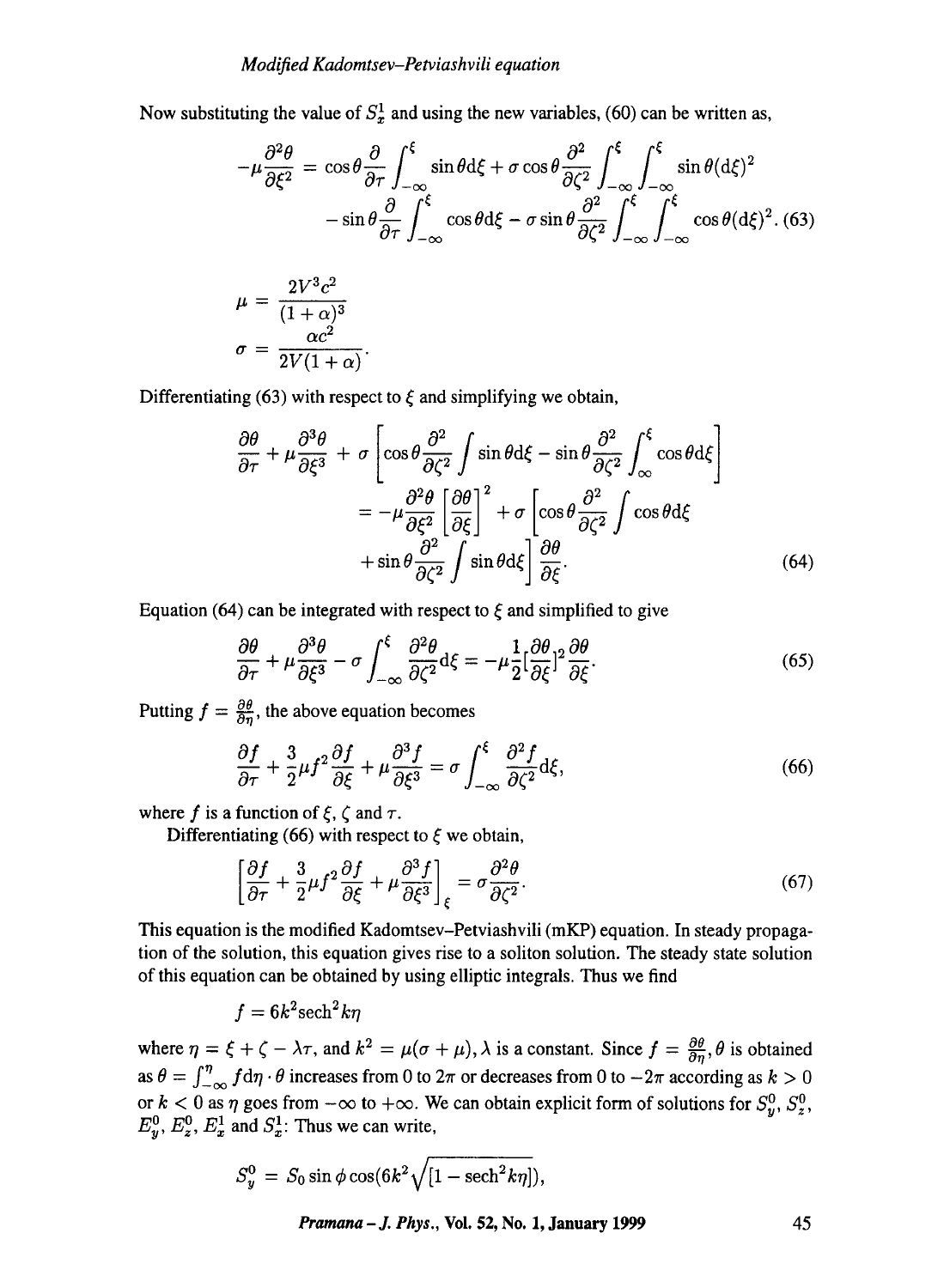$$
S_z^0 = S_0 \sin \phi \sin(6k^2 \sqrt{[1 - \mathrm{sech}^2 k \eta]}),
$$
  
\n
$$
E_y^0 = \alpha S_0 \sin \phi \cos(6k^2 \sqrt{[1 - \mathrm{sech}^2 k \eta]}),
$$
  
\n
$$
E_z^0 = \alpha S_0 \sin \phi \sin(6k^2 \sqrt{[1 - (\mathrm{sech}^2 k \eta)]}),
$$
  
\n
$$
E_x^1 = \frac{6Vk^2 \mathrm{sech}^2 k \eta}{(1 + \alpha)}
$$
  
\n
$$
S_x^1 = -\frac{6Vk^2 \mathrm{sech}^2 k \eta}{(1 + \alpha)}.
$$

We have found that  $S_x^1$ ,  $E_x^1$ ,  $S_y^0$  and  $E_y^0$  components give soliton solutions and  $S_z^0$ and  $E_z^{\vee}$  components give kinks. We can see that the displacement vector field and the electric field are spatially localized. The stability analysis of this solution using small  $k$ perturbation expansion method [15] has been studied and is left for future communication.

#### **3. Conclusion**

In this paper we have considered the propagation of an electromagnetic wave in a cold collisionless plasma We have attempted to find what happens to the dynamics of the system when the electromagnetic wave passes through the medium. We have studied the nature of fluctuations due to the interaction of the electric field associated with the eletromagnetic wave and the displacement vector field. A perturbation analysis is carried out to understand the nature of fluctuations due to the interaction between the electric field and the displacement vector field. The above fluctuations take place in the form of solitons and kinks.

#### **Acknowledgements**

The authors are thankful to K Babu Joseph and M Lakshmanan for many valuable discussions. One of us (VCK) is thankful to DST, Government of India for financial support under a research project and also wishes to thank IUCAA, Pune for library facilities extended to him.

#### **References**

- [1] T Taniuti and H Washimi, *Phys. Rev. Lett.* 17, 996 (1966)
- [2] T Taniuti and Yajima, *J. Phys. Soc. Jpn,* 24, 1159 (1968)
- [3] Tsunehiko Kakutani and Hioaki Ono, *J. Phys. Soc.Jpn,* 24, 1159 (1968)
- [4] T Kawahara and T Taniuti, *J. Phys. Soc. Jpn,* 23, 1138 (1967)
- [5] T Taniuti and Wei, *J. Phys. Soc. Jpn.,* 24, 941 (1968)
- [6] H Leblond and M Manna, *J. Phys. Math. Gen.* 26, 154 (1995)
- [7] I Nakata, *J. Phys. Soc. Jpn.* 60, 77 (1990)
- [8] I Nakata, *J. Phys. Soc. Jpn.* 60, 2179 (1991)
- [9] Ablowitz and Clarkson, Soliton nonlinear evolution equations and inverse scattering, (Cambridge, University Press, 1991)
- [10] N J Zabusky and Kruskal, *Phys. Rev. Lett.,* 15, 240 (1965)